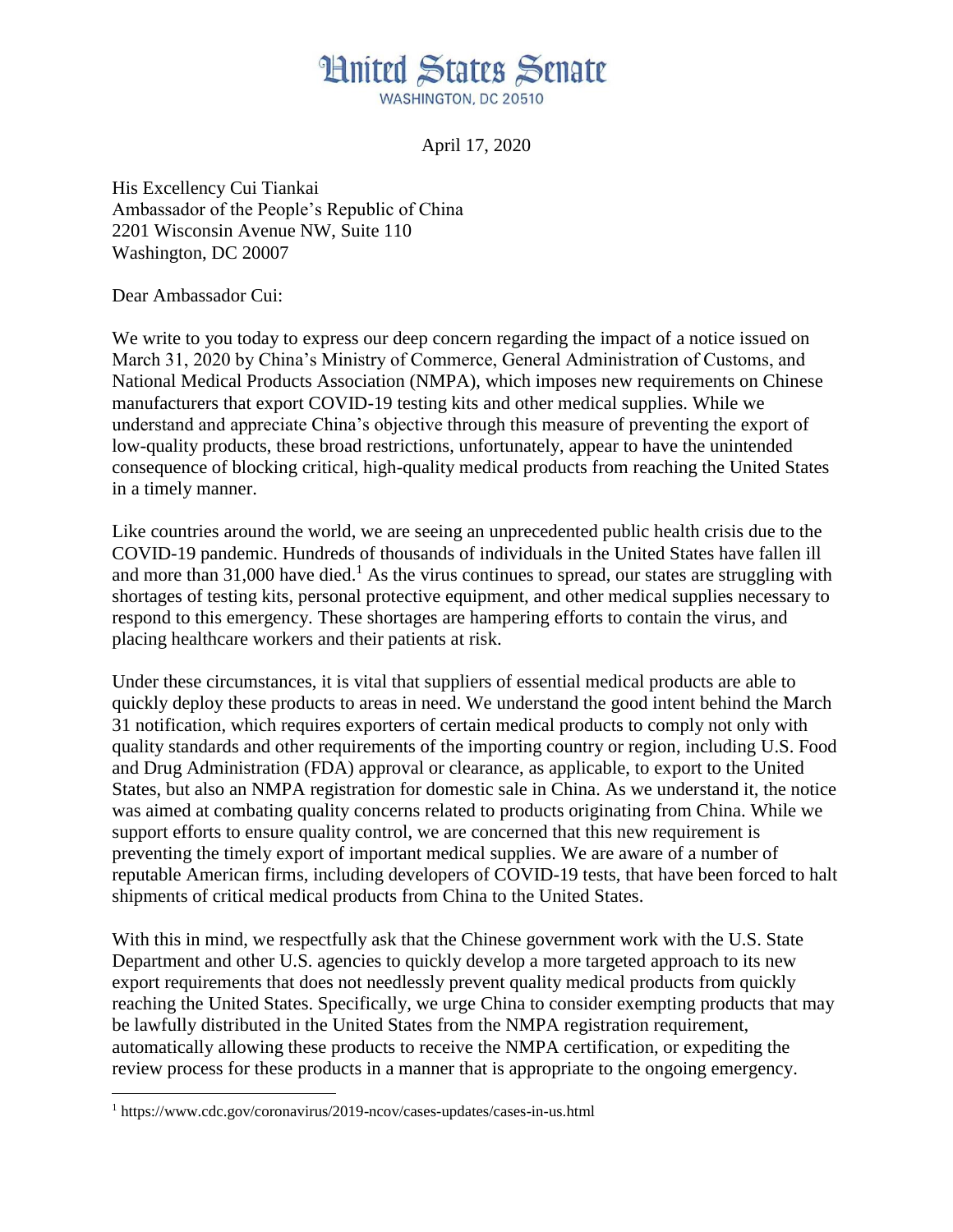We appreciate your attention to this urgent request, and we hope that this matter can be resolved as expeditiously as possible so that healthcare workers and patients in our states can receive the medical supplies they urgently need.

Sincerely,

 **\_\_\_\_\_\_\_\_\_\_\_\_\_\_\_\_\_\_\_\_\_\_ \_\_\_\_\_\_\_\_\_\_\_\_\_\_\_\_\_\_\_\_\_\_**

 **\_\_\_\_\_\_\_\_\_\_\_\_\_\_\_\_\_\_\_\_\_\_ \_\_\_\_\_\_\_\_\_\_\_\_\_\_\_\_\_\_\_\_\_\_**

 **\_\_\_\_\_\_\_\_\_\_\_\_\_\_\_\_\_\_\_\_\_\_ \_\_\_\_\_\_\_\_\_\_\_\_\_\_\_\_\_\_\_\_\_\_**

 **\_\_\_\_\_\_\_\_\_\_\_\_\_\_\_\_\_\_\_\_\_\_ \_\_\_\_\_\_\_\_\_\_\_\_\_\_\_\_\_\_\_\_\_\_**

Thomas R. Carper Tim Scott

Robert Menendez Thom Tillis

/s/Benjamin L. Cardin /s/Dan Sullivan

Benjamin L. Cardin Dan Sullivan Maryland Alaska

/s/Christopher A. Coons /s/Gary C. Peters

Christopher A. Coons Gary C. Peters United States Senator United States Senator Delaware Michigan

 United States Senator United States Senator Alabama Illinois

 United States Senator United States Senator Delaware South Carolina

 $\overline{\phantom{a}}$ 

United States Senator United States Senator New Jersey North Carolina

United States Senator United States Senator

/s/Doug Jones /s/Tammy Duckworth

Doug Jones Tammy Duckworth